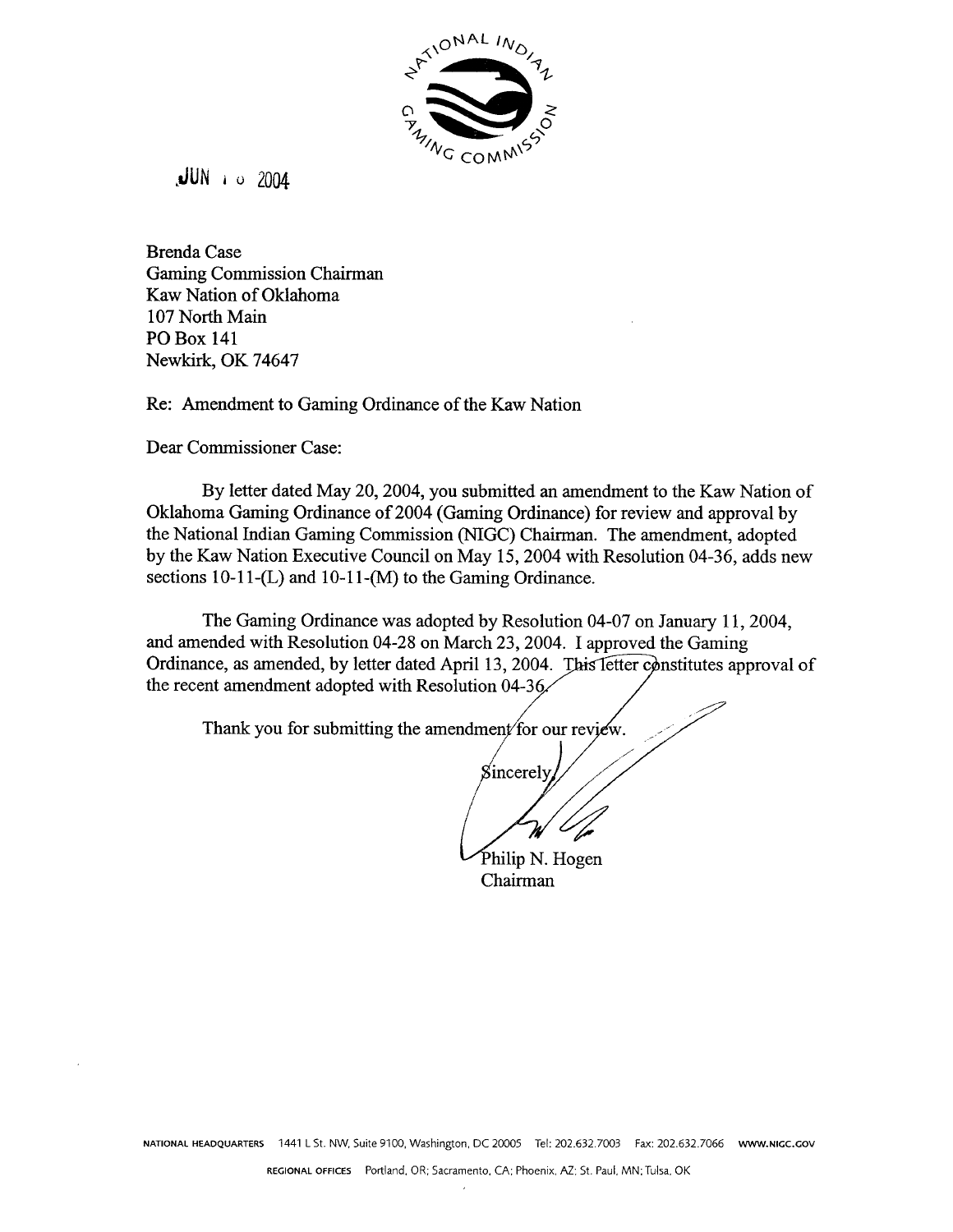Ingly 20 20g



# **KAW NATION**

**Drawer 50 Kaw City, OK 74641 (580) 2892552 Fax (580) 2681 1 57** 

#### **KAW NATION OF OKLAHOMA RESOLUTION NO. 04-36**

#### **A RESOLUTION AMENDING TEIE KAW NATION GAMING ORDINANCE TO ALLOW THE KAW NATION GAMING COMMISSION TO HIRE AND FIFtE ITS OWN STAFF AND TO ESTABLISH PERSONNEL POLICIES AND PROCEDURES.**

- **WHEREAS,** the **Kaw** Nation of **Oklahoma** is **federally recognized by** the **Secretary** of the **Interior as evidenced by** a Constitution **adopted** and ratified on August 14,1990, and;
- **WHEREAS, the Kaw Nation Executive Council** is **the** governing body of the **Kaw** Nation of **Oklahoma, and;**
- **WIIIEREAS,** the **Kaw** Nation Executive **Council** has the **duty** and responsibility to act in the best interest **of the Kaw** Nation, **and;**
- **WHEREAS,** the **Kaw** Nation **Executive** Council has **established** the **Kaw** Nation **Gaming**  Commission **(KNGC) to regulate the** Tribe's **gaming operations,** and;
- **WHEREAS, the Kaw** Nation **wishes to** amend **the 2004 Gaming Ordinance to allow the Kaw**  Nation **Gaming** Commission to establish personnel policies and procedures with the authority to hire and fire **its own staff**

**NOW THEREFORE BE IT RESOLVED, with full authority and approval,** a **quorum** being present, **rhe Kaw** Nation **amends Secnon 10-1 1 of** the **2004 Kaw** Nation **Gaming Ordinance to provide he Kaw Nation Gaming Commission the authority** to establish **personnel policies and**  procedures, **and** the **authority** to hire and fire **its own staff. Therefort Section** 10-1 1 of the **2004 Kaw** Nation **Gaming** Ordinance shall **be amended** to **creak** a new subsection to read as **follows:** 

Section **10-1** 1 (L) **To be authorized to make all hiring and firing determinations**  concerning **the KNGC** employees; and

**Section 10-1 1 (M) Adopt and** amend personnel policies and procedures **to** govern the employment terms and conditions **of KNGC** employees.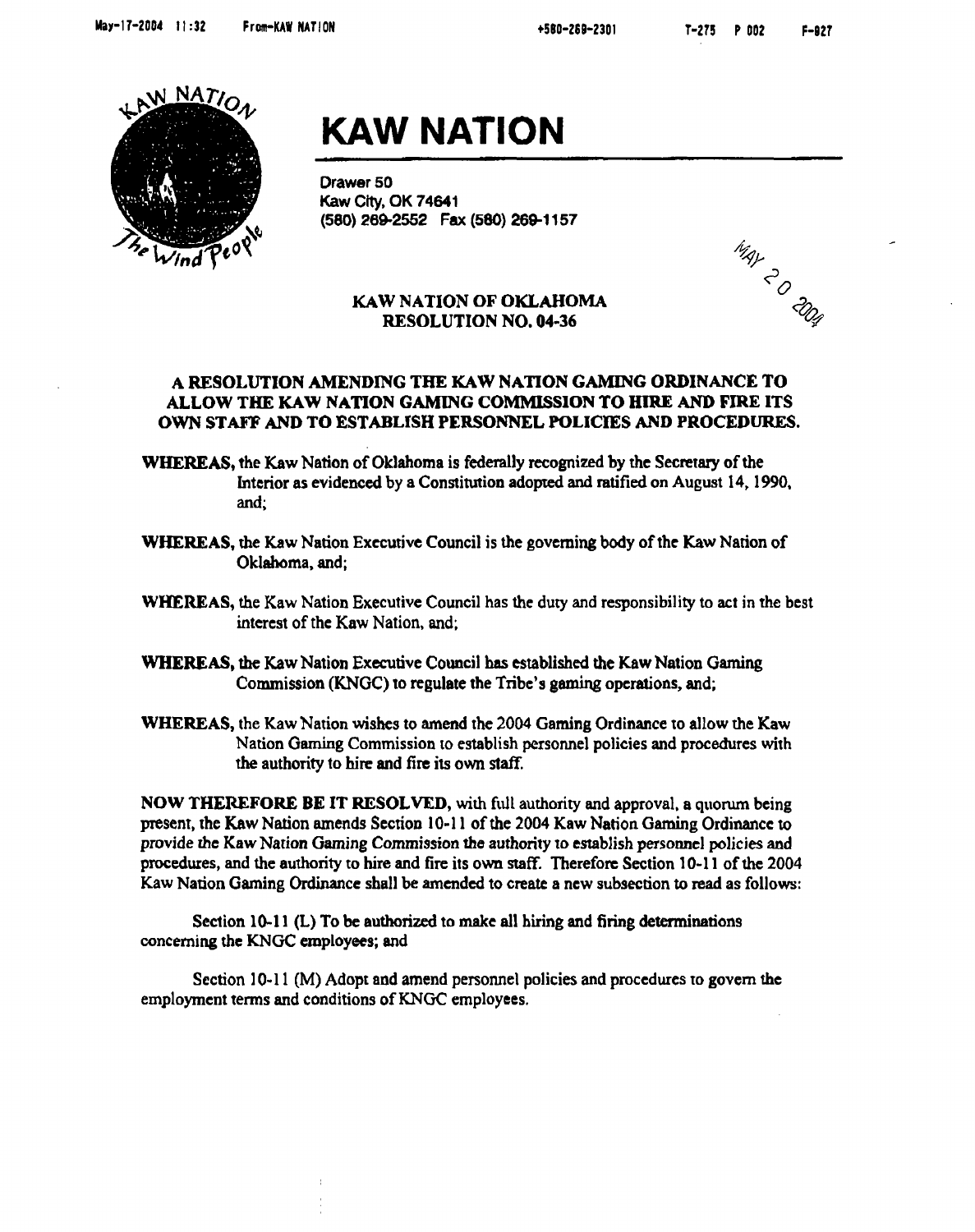## **CERTIFICATION**

I, **Guy Munroe,** Chairman of the Executive Council, do hereby certify that said resolution was approved and adopted on this 15<sup>th</sup> day of May, 2004, as an official act by quorum vote of the Executive Council and the vote was:  $\mathcal{J}$  for; Cagainst; *(* abstentions; and  $\circ$  absent.

Guy Munroe, Chairman/CEO  $ATTEST: \mathcal{D}$  ave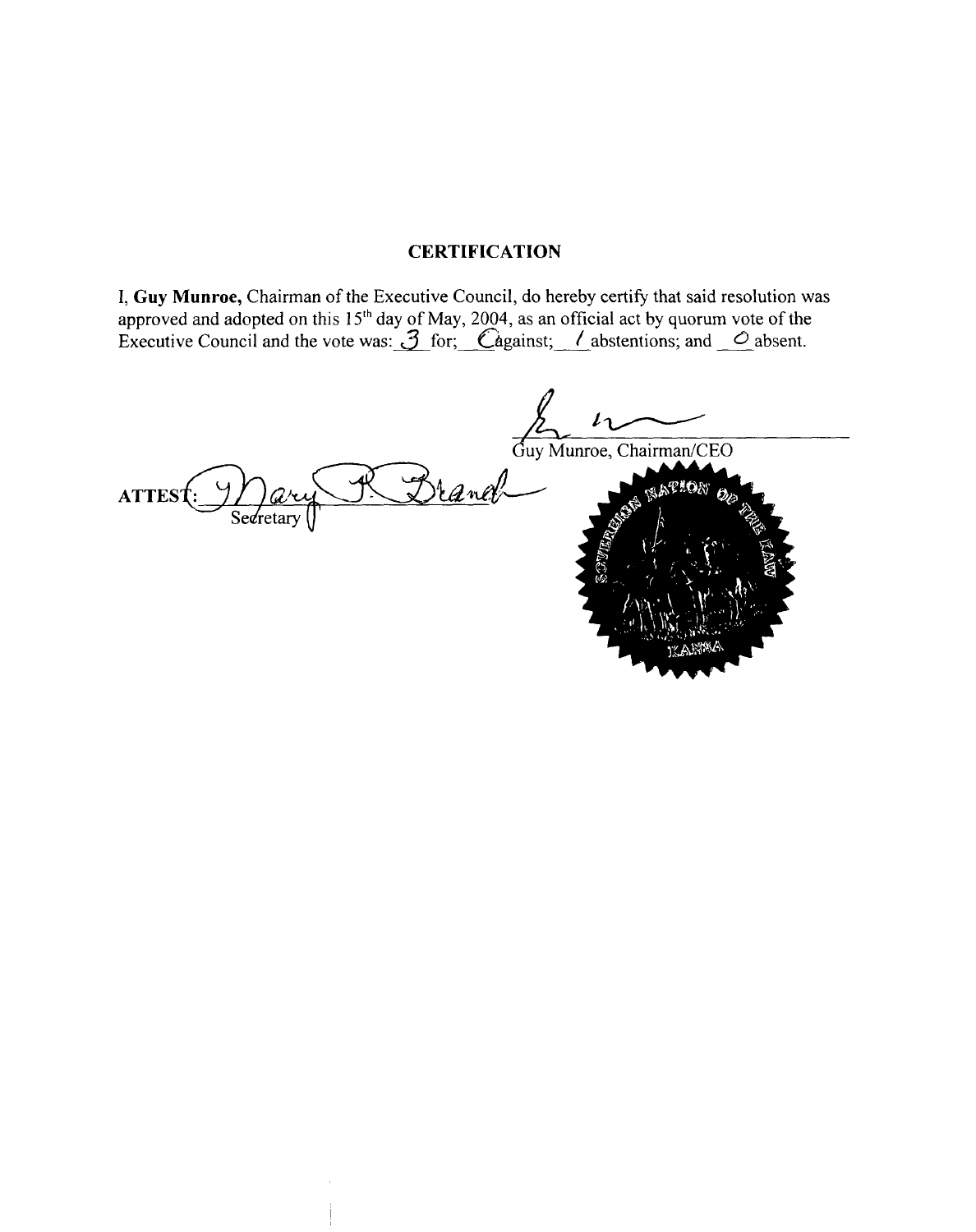

# **KAW NATION**

Drawer 50 Kaw City, OK 74641 (580) 269-2552 Fax (580) 269-2301 **KAW NATION OF OKLAHOMA RESOLUTION NO. 04-28** 

 $\mathbb{Z}^n \rtimes \mathcal{Y} \rtimes \mathbb{Z}^n$ 

### **A RESOLUTION AMENDING THE 2004 KAW NATION GAMING ORDINANCE IN ACCORDANCE WITH THE RECOMMENDATIONS OF THE NATIONAL INDIAN GAMING COMMISSION**

- **WHEREAS,** The Kaw Nation is a Federally recognized Indian Tribe, and operates pursuant to a Constitution adopted and ratified on August 14, 1990; and
- **WHEREAS,** The Kaw Nation Executive Council is the governing body of the Kaw Nation with legislative authority; and
- **WHEREAS,** the Kaw nation Executive Council determined that it is in the best interest of the Kaw Nation to make amendments to the 2004 Kaw Nation Gaming ordinance in accordance with recommendations from the National Indian Gaming Commission; and
- **WHEREAS,** the Kaw Nation Executive Council desires that the 2004 Kaw Nation Gaming Ordinance be in compliance with the Indian Gaming Regulatory Act and amends the following sections to read accordingly.

#### **NOW, THEREFORE, BE IT RESOLVED AND ENACTED THAT;**

**Section 1-07. Ownership of Gaming.** In accordance with IGRA and 25 C.F.R. 522.4 (b)(l), Section 1-07 shall be amended as follows:

The Tribe shall have sole proprietary interest and responsibility for the conduct of any gaming operation authorized by this Ordinance.

**Section 1-09. Unauthorized Gaming.** In accordance with the recommendation of the National Indian Gaming Commission and to clarify criminal jurisdiction issues, Section 1-09 shall be amended to read as follows:

Any person who commits any act of unauthorized gaming on Kaw Nation Indian Lands may result in loss of their gaming license, and if subject to the criminal jurisdiction of the Kaw Nation, mav be prosecuted in the Kaw Nation Tribal Court, or referred to the proper authorities for prosecution.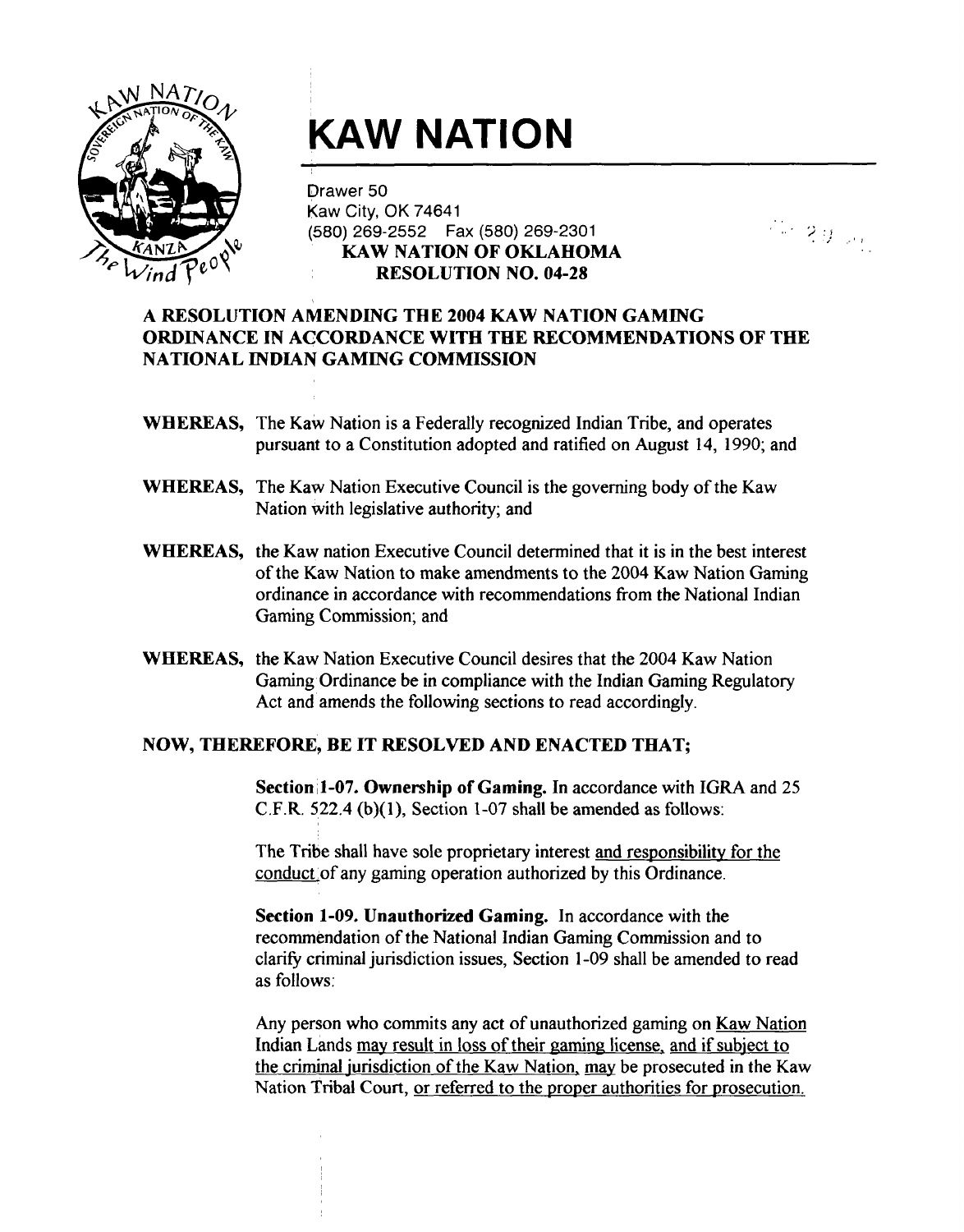**Section 2-08. Promulgation of Gaming Rules and Regulations.** In accordance with 25 C.F.R. 522.4(b)(4), Section 2-08 shall be amended and read as follows:

The Commission may promulgate rules governing the control of internal fiscal affairs of gaming operations. At least annually, an independent audit of the gaming operations and all gaming related contracts that result in expenditures of \$25,000 or more in any vear and shall submit the resulting reports to the National Indian Gaming Commission.

**Section 4-04. Completion of Investigation.** In accordance with the recommendations of the National Indian Gaming Commission, Section 4- 04 shall be amended and read as follows:

Upon completion of the investigation, the Commission may either (i) grant a license to the applicant, or (ii) notice the applicant for a hearing under Article V of this Ordinance. The Commission may notice the applicant for a hearing at any time during the investigation for any potential problems or disqualifying information. The procedures for conducting the investigation shall include. but are not limited to:

- (a) The Commission shall conduct an investigation sufficient to make a determination concerning the suitability of the applicant for issuance of a gaming license.
- (b) In conducting a background investigation, the Commission or its agent shall promise to keep confidential the identity of each person interviewed in the course of the investigation.
- (c) The Commission shall review the person's prior: activities. criminal record. if anv and reputation. habits and associations: and the Commission shall interview or check with references and former employers to make a finding concerning the eligibility of a key employee or primarv management official for employment in a gaming operation.
- (d) The Commission. in reviewing the criminal record. if anv. of any applicant shall be required to submit finperprint cards and the Commission shall request anv criminal records from the Federal Bureau of Investigations.
- (e) If the Commission determines that emplovment of the person poses a threat to the public interest or to the effective regulation of gaming, or creates or enhances dangers of unsuitable. unfair. or illegal practices or methods and activities in the conduct of gaming. a tribal gaming